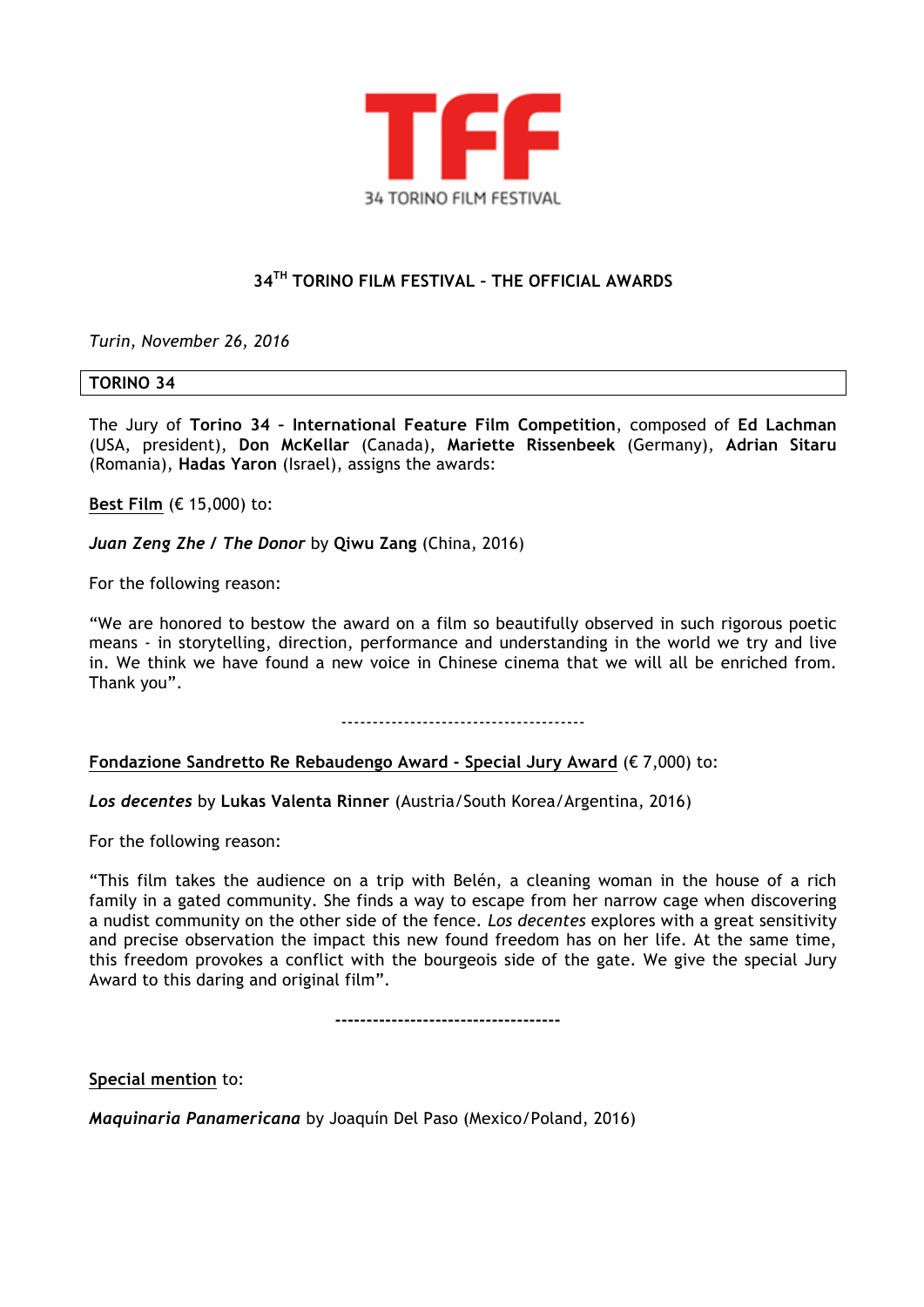## **Best Actress** to:

**Rebecca Hall** for the film *Christine* by **Antonio Campos** (USA, 2016)

For the following reason:

"The actress, with such powerful presence on screen and with a rich nuanced performance has managed to beautifully portray a moving character that is emotionally in conflict with herself". **Best Actor** to:

**Nicolas Duran** for the film *Jesus* by **Fernando Guzzoni** (Chile/France, 2016)

For the following reason:

"For a very believable character who's conveying a range of emotions, for such a young up-andcoming talent".

-------------------------------------------------

## **Best Screenplay** to:

*Juan Zeng Zhe / The Donor* by **Qiwu Zang** (China, 2016)

For the following reason:

"Perhaps we were influenced by our surroundings, but the jury was impressed by a taut, emotionally devastating film that shows how the Italian Neo-realist tradition is still alive and vital, even in distant corners of the globe".

----------------------------------------------------

## **Audience Award** to:

*Wir Sind die Flut / We Are the Tide* by **Sebastian Hilger** (Germany, 2016)

#### **TFFdoc**

#### **INTERNAZIONALE.DOC**

The Jury of **Internazionale.doc**, composed of **Kamal Aljafari, Ann Carolin Renninger, Gaël Teicher**, assigns the following awards:

**Best Film** for Internazionale.doc (€ 5,000) to:

## *Houses Without Doors* by **Avo Kaprealian** (Syria/Lebanon, 2016)

For the following reason:

"Out of an impossible situation, he shows what is impossible to show - from the balcony of his family's home he looks at the whole world. He makes us feel that Syrian and Armenian people are all humanity and makes us trust in the tools of cinema to help humanity to exist and resist in all times".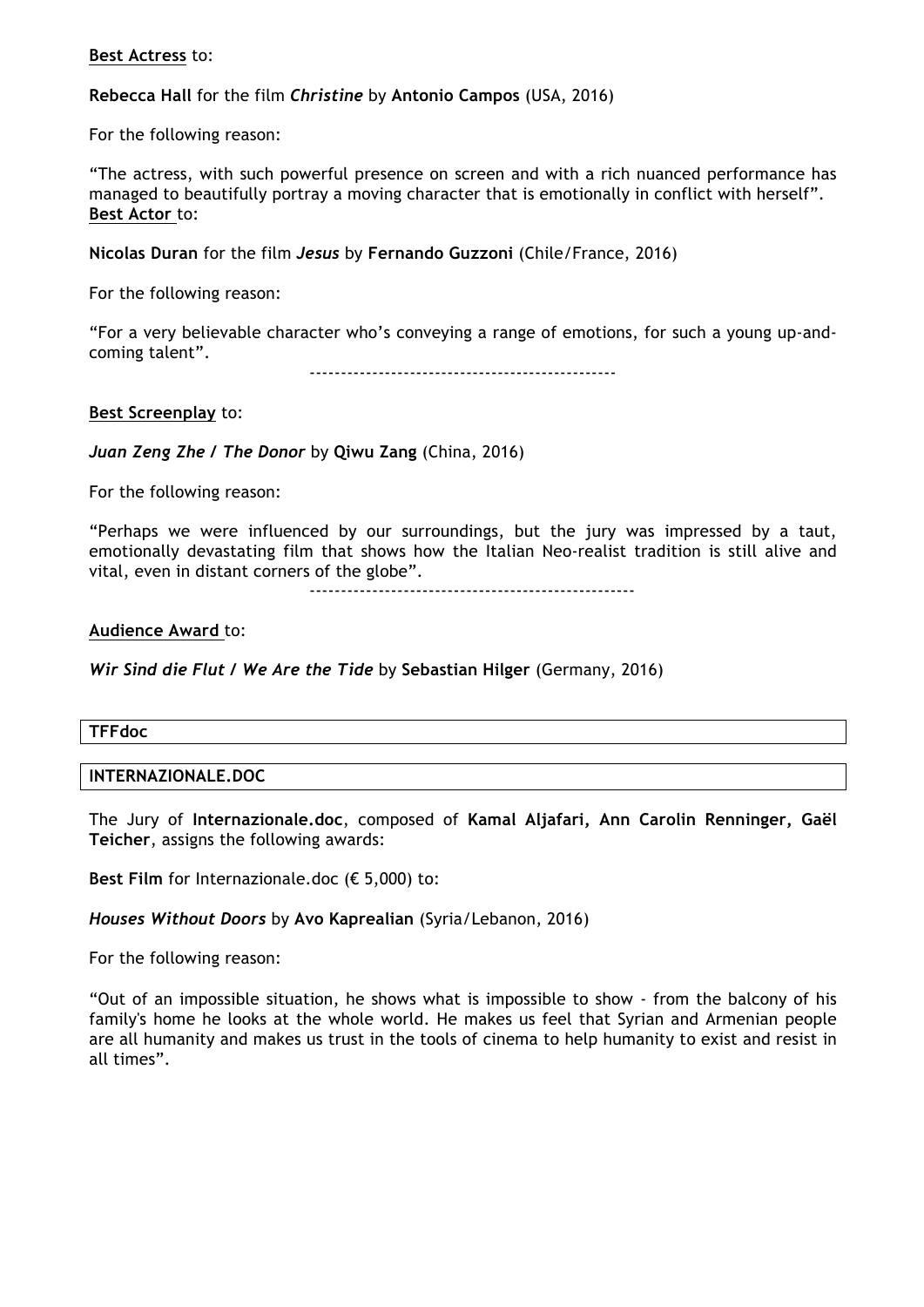**Special Jury Award** for Internazionale.doc to:

## *Attaque* by **Carmit Harash** (France, 2016)

For the following reason:

"Because she places herself in the heart of chaos and from this chaos she raises questions to all images that surround us, with a free spirit and humour which helps us to take a distance and defeats depression, because she proposes not to trust images but to deal with them in a very personal and fresh way, we give the Special Jury Award to Carmit Harash for her Attaque!"

## **ITALIANA.DOC**

The Jury of **Italiana.doc**, composed of **Eleonora Danco, Luciano Rigolini, Marcello Sannino,** assigns the following awards:

**Best Film** for Italiana.doc (€ 5,000) to:

## *Saro* by **Enrico Maria Artale** (Italy, 2016)

For the following reason:

"A journey in search of a father he has never known. An intimate and wrong-footing documentary directed with amazing lucidity and precision. The author treats his story with intensity and courage, using a captivating narrative structure in which the personal dimension becomes universal".

## **Special Jury Award** for Italiana.doc to:

#### *Moo Ya* by **Filippo Ticozzi** (Italy, 2016)

For the following reason:

"An intense and sophisticated documentary. A poetic gaze which delves into a territory marked by the trauma of violence and death which is unforgotten by the protagonist Opio and by the people we meet. With sensitivity and precision, the director creates a true mimesis between filmic temporality and the suspended time of daily life, where nature is a long, colored teardrop".

It also awards a **special mention** to:

## *A Bitter Story* by **Francesca Bono** (Italy, 2016)

For the following reason:

"The young author takes on one of the most imminent social questions: integration. The adolescents of a small Chinese community deal with decisions about their own future, suspended in a limbo of identity and territory.

The daring formal and psychological approach uses the mise-en-scène without forgoing moments of authentic intimacy, in this way going beyond frontal realism while maintaining sincerity".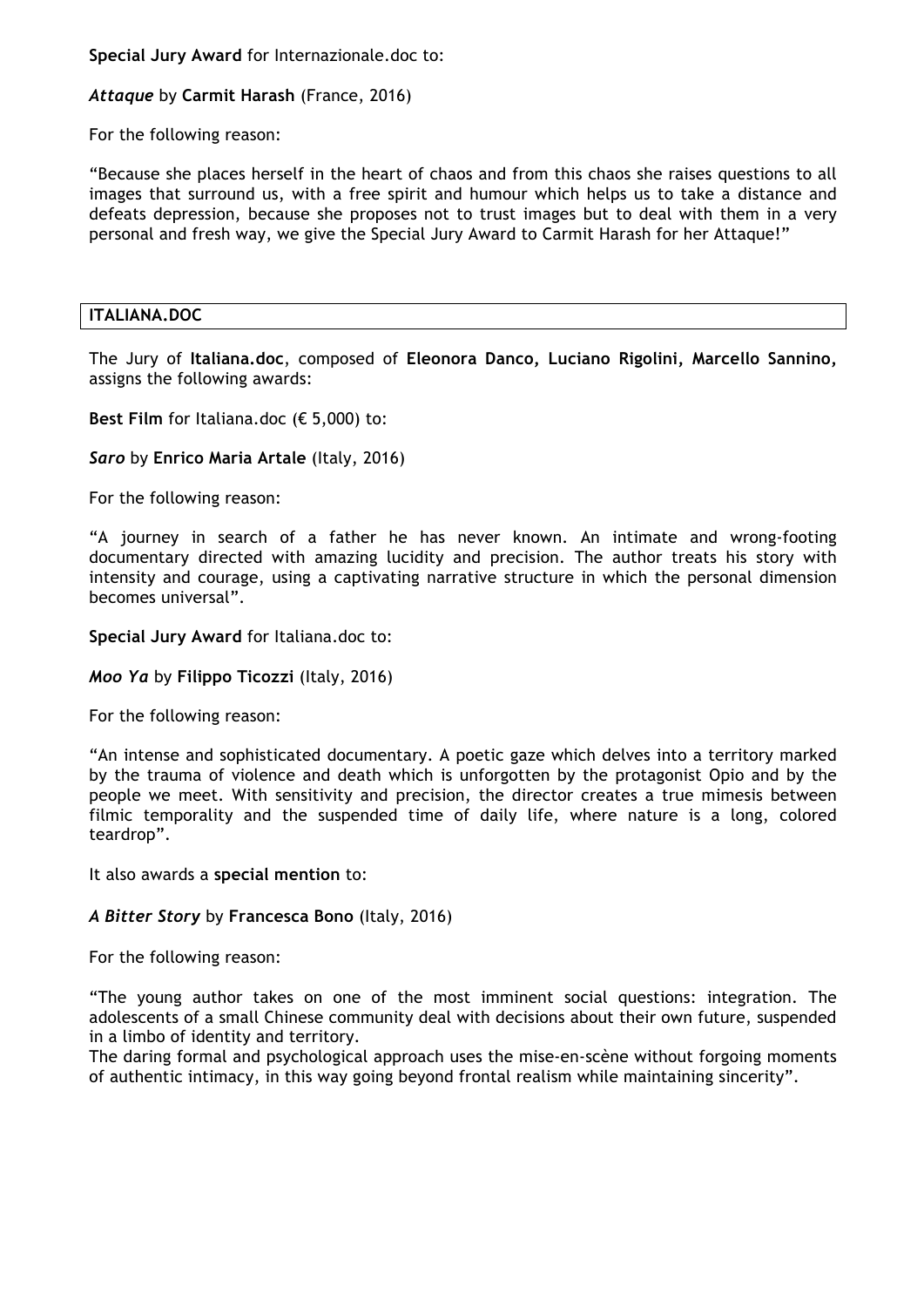## **ITALIANA.CORTI**

The Jury of **Italiana.corti**, composed of **Colapesce, Lucia Veronesi, Matteo Zoppis,** assigns the following awards:

**Chicca Richelmy Award for Best Film** (€ 2,000 offered by the Associazione Chicca Richelmy) to:

*Ex voto* by **Fabrizio Paterniti Martello** (Italy, 2016)

For the following reason:

"The film recounts the tradition of a place divided between sacred and profane, and poetically presents an image of Italy divided between tradition and modernity".

**Special Jury Award** to:

*Il futuro di Era* by **Luis Fulvio** (Italy, 2016)

For the following reason:

"The film sculpts a metaphor of the human condition. It proposes an up-to-date interpretation of the continuous and obsessive search for beauty through its destruction".

#### **FIPRESCI AWARD**

The Jury of the FIPRESCI Award, composed of **Frédéric Jaeger**, **Yael Shuv** and **Gianlorenzo Franzi**, assigns the prize for Best Film to:

#### *Les derniers parisiens* by **Hamè Bourokba** and **Ekoué Labitey** (France, 2016)

For the following reason:

"A timely story told with empathy and urgency as well as a light touch. *Les derniers parisiens* tells a classic tale of the strained relationship between two migrant brothers trying to make it in Paris. It offers an inside perspective of life in Pigalle and glimpses into the many stories untold".

#### **CIPPUTI AWARD**

The Jury, composed of **Francesco Tullio Altan**, **Mariano Morace, Costanza Quatriglio** assigns the **2016 Cipputi Award** – **Best film about the work world** to:

*Lao Shi* **/** *Old Stone* by **Johnny Ma** (China/Canada, 2016)

For the following reason:

"For its style, suspended between true news reporting and the hallucinatory state in which Johnny Ma follows the piercing and tragic odyssey of a taxi driver involved in a car accident. The man wasn't at fault but his feelings of guilt for having put a boy into a deep coma are obsessive: nothing and no one can help him, neither his friends, nor his family, which becomes increasingly less understanding and affectionate, and much less the pen-pushing sharks of insurance companies. Losing his daily job sparks a fatal loss of identity. Everyone is alone on the heart of the earth, and darkness approaches".